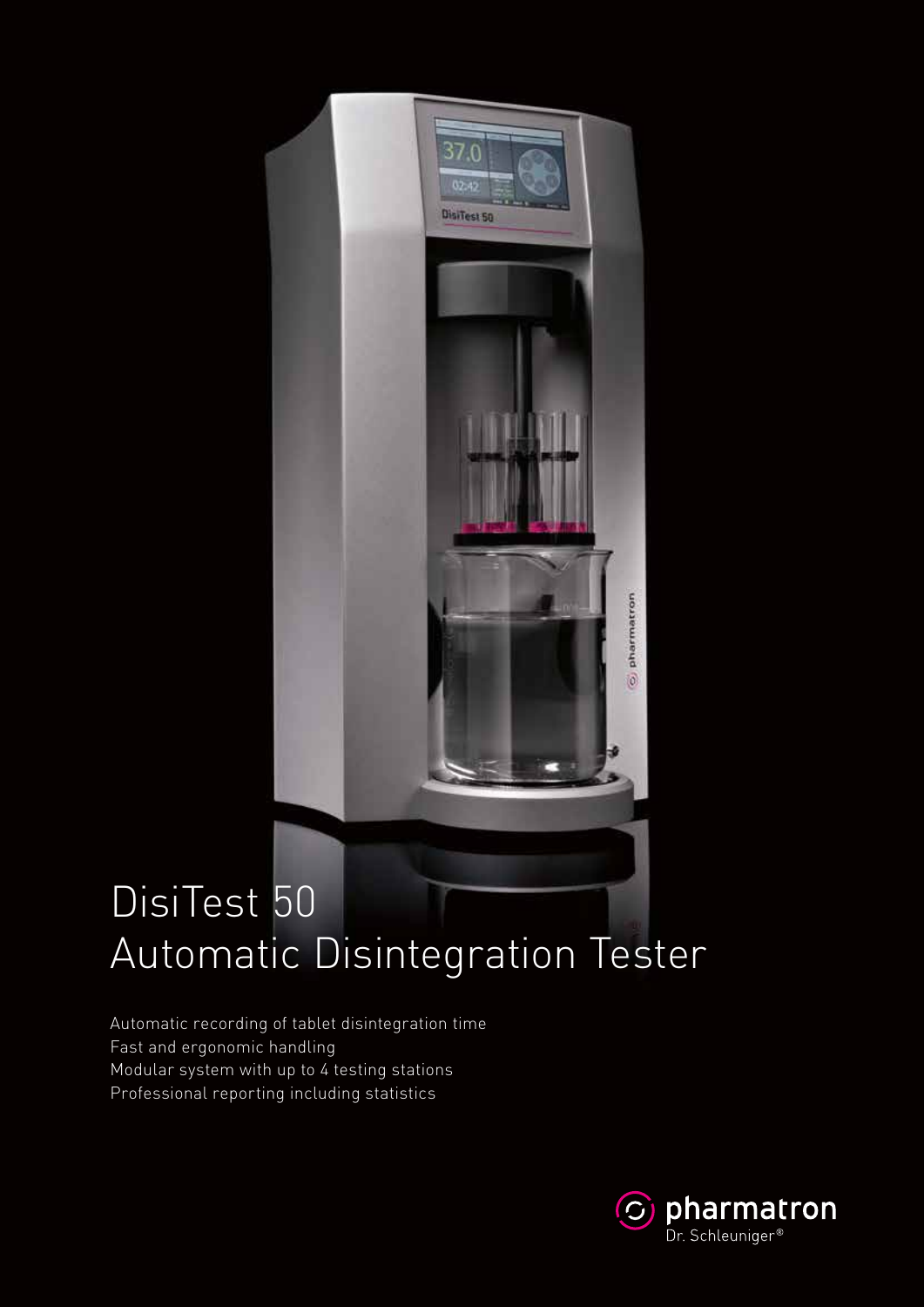

#### **Swiss Quality**

High quality components paired with Swiss precision engineering provide for a long product life and minimize costly machine downtime. In order to ensure maximum reliability of your DisiTest 50, all instruments are tested according to strict internal quality standards before they leave our factory.

#### **Disintegration Testing**

With more than 40 years of experience in testing solid dosage form, Dr. Schleuniger® disintegration testing technology is a safe investment. Like all our instruments, the DisiTest 50 offers consistently accurate test results and fully complies with current USP (chapters 701 and 2040) and EP (2.9.1, disintegration of tablets and capsules) requirements.

Quality matters.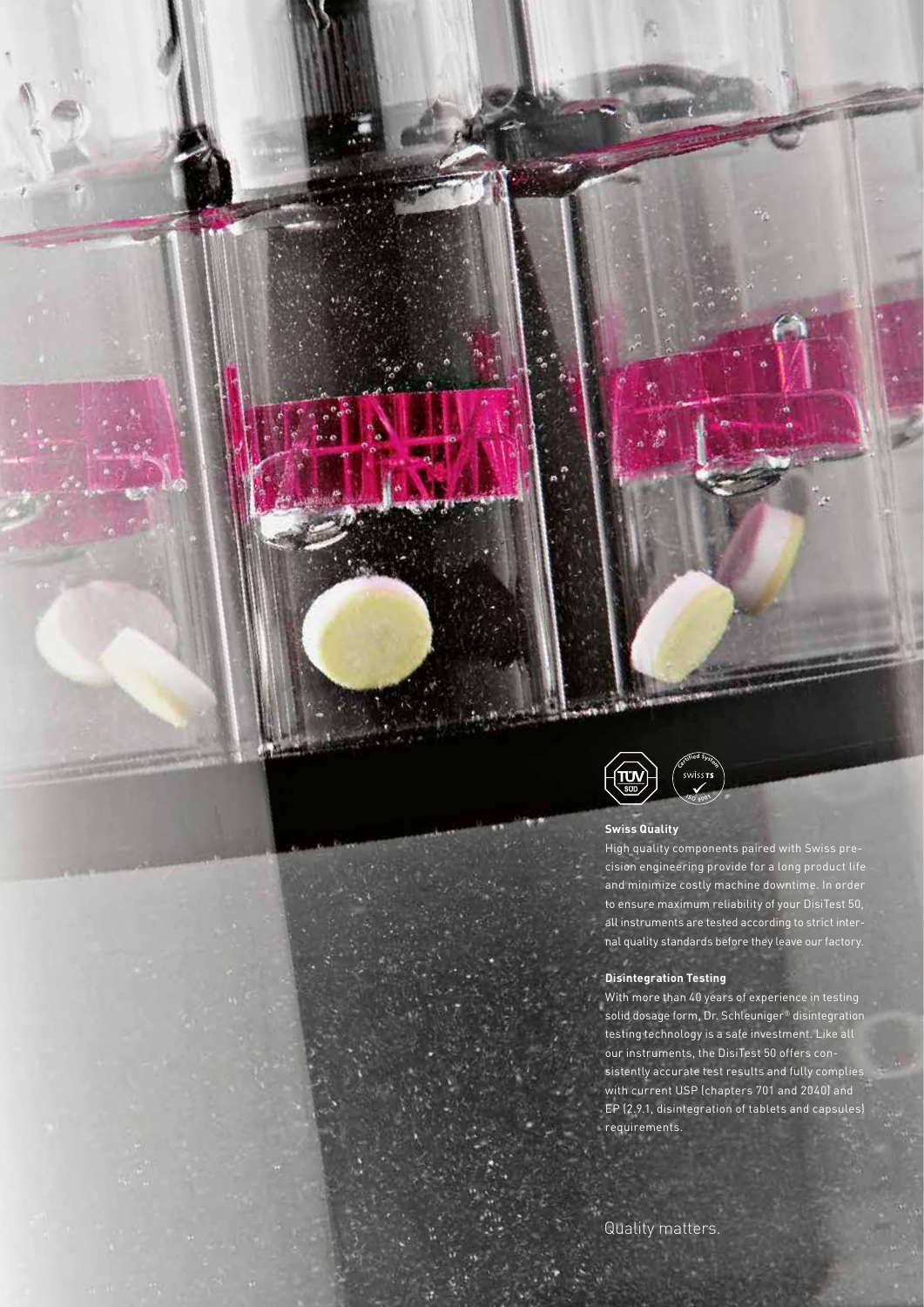### DisiTest 50

The DisiTest 50 automatically detects the disintegration time of tablets and capsules in full compliance with current Pharmacopeia regulations. Visual monitoring of the disintegration process by the operator is not required. Induction heating technology reduces heating times to only 3-5 minutes and completely eliminates unproductive cleaning times typically associated with conventional water bath based systems. All aspects of the DisiTest 50 are optimized for simple handling, error prevention and ease of regulatory compliance – from selfcentering baskets without any cables to user-friendly touch screen operation and direct printing of comprehensive reports including statistics. Whether used as single station tester or modular disintegration testing system with up to 4 independent stations, the DisiTest 50 guarantees maximum efficiency and consistent results.



 $\rightarrow$  DisiTest 50. Automatic disintegration tester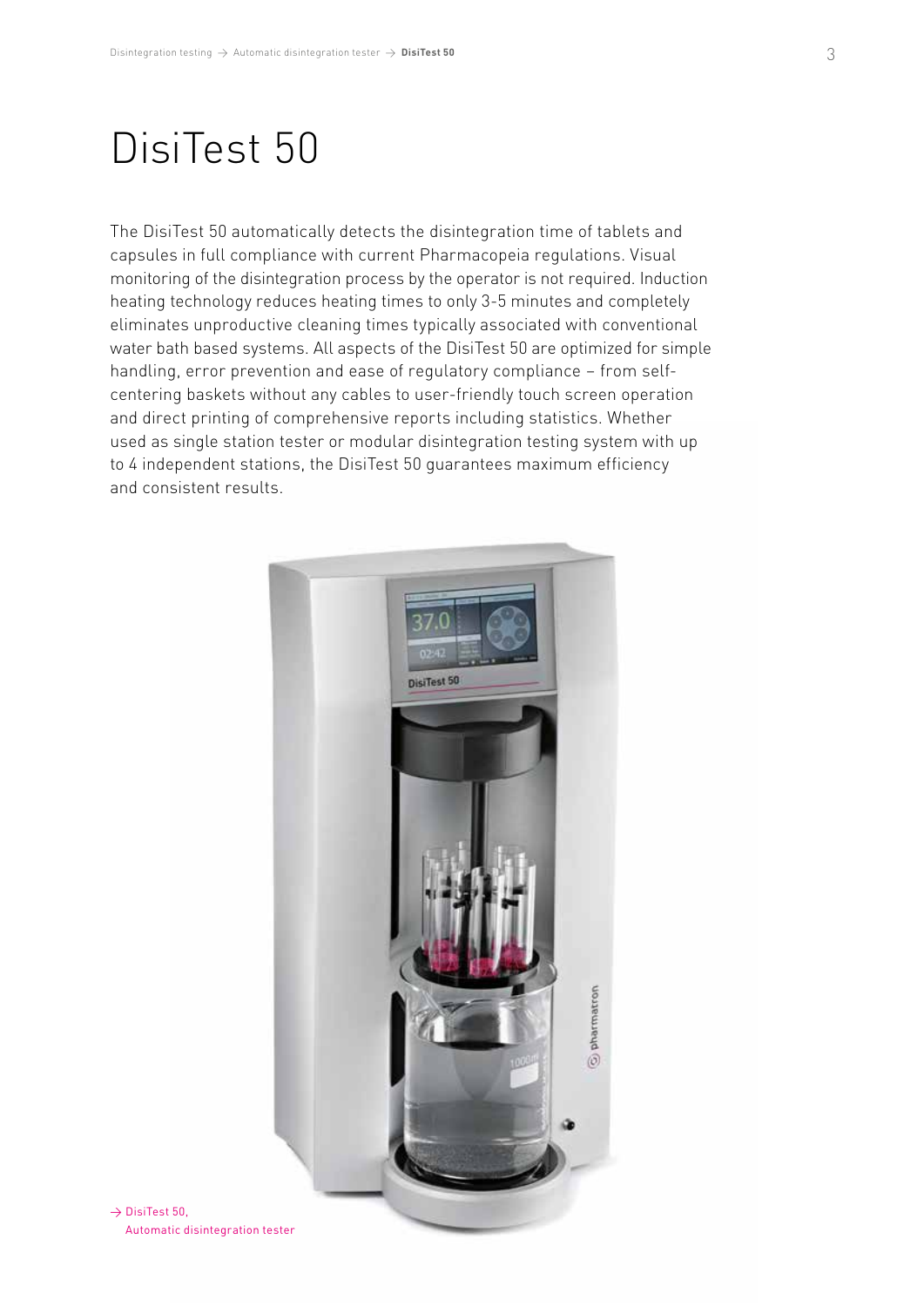### Efficiency maximized

#### Temperature control

Using state-of-the-art induction heating technology, the test medium quickly reaches the required temperature reducing unproductive waiting times to a minimum. Because the heating process occurs directly inside the beaker rather than by applying heat from the outside, the DisiTest 50 ensures very precise and homogeneous temperature control. Test medium temperature is monitored continuously by a contact-free infrared sensor and recorded for reporting purposes.



 $\rightarrow$  Homogeneous test medium temperature throughout inductive heating process

#### Easy handling

From test setup to cleaning – the DisiTest 50 sets new standards for fast and ergonomic handling. Wireless baskets with self-centering magnetic coupling can be conveniently exchanged within seconds and cleaning has never been easier. To ensure a long product life, the robust baskets are sealed and protected against corrosion.



 $\rightarrow$  Self-centering basket without any cables

 $\rightarrow$  Quick-change tubes for easy industrial cleaning

 $\rightarrow$  6-tube and 3-tube baskets with USP fluted discs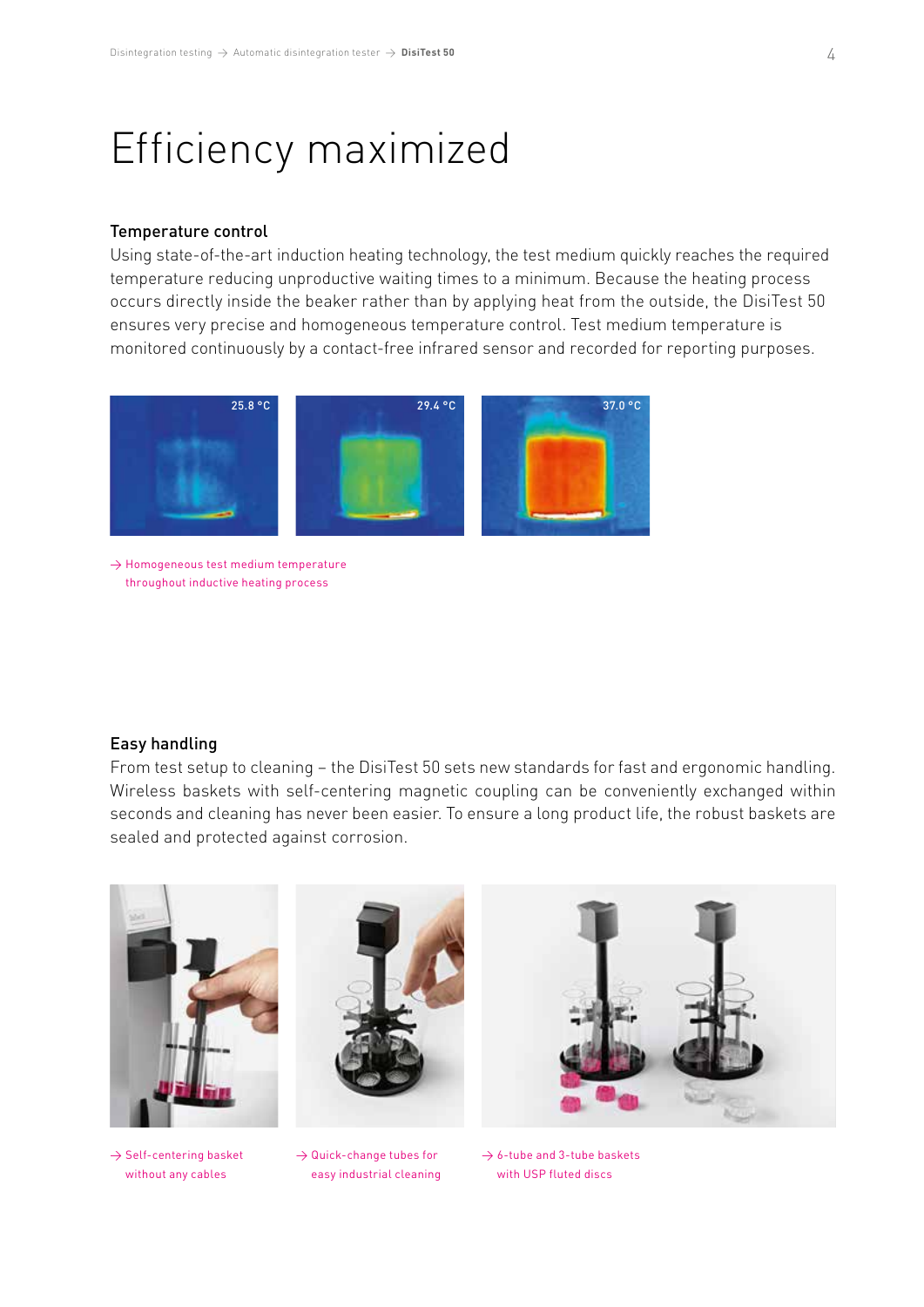#### User-friendly operation

The DisiTest 50 is controlled via an intuitive and clearly structured color touch screen. Additional PC software is not required. Once a test has been started, the current disintegration status of each tablet is displayed graphically. Different testing modes guarantee fast test setup with programmed products and/ or methods including T1/T2 limits – or alternatively allow performing direct tests without any programming. Different access levels ensure that data can be modified only by authorized personnel.



 $\rightarrow$  Example: Display with test running

#### Comprehensive test reporting

Upon completion of a test, a report with measured results, statistics and temperature protocol is automatically printed. For ease of regulatory compliance and to minimize administrative work, the DisiTest 50 automatically records:

- Disintegration time of each tablet
- Test medium temperature
- Beaker filling level
- Type of test medium (e.g. 0.1 N HCl)
- Serial number of basket used

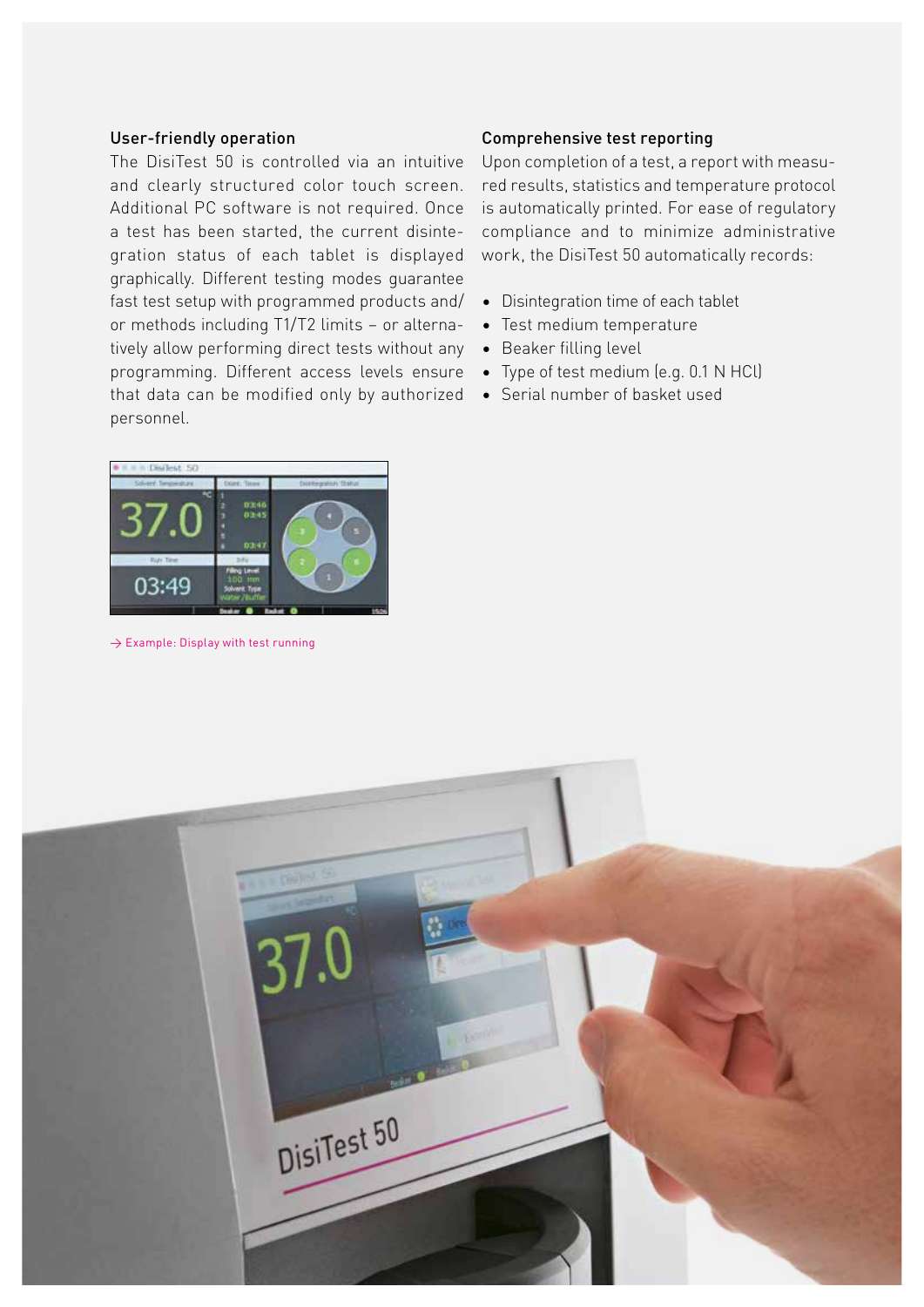### Flexibility maximized

#### Modular system

The DisiTest 50 can be extended to a fully automatic disintegration testing system with up to 4 independent testing stations and one MediaPrep station – all controlled via the touch screen of the Master station. Because individual testing stations are connected using state-of-the-art TCP/IP technology, system layout is flexible and retrofitting additional stations is possible anytime.



 $\rightarrow$  Single station (Master station)



 $\rightarrow$  Master station with 1 Client station



→ Master station with 2 Client stations



→ Master station with 3 Client stations



→ Master station with MediaPrep station



→ Master station with 3 Client stations and 1 MediaPrep station

#### Completely eliminate waiting times

Use the optional MediaPrep station to pre-heat test media for maximum efficiency. Particularly useful when pre-testing is required.

#### Alternative: Manual baskets

If automatic detection of disintegration time is not desired, the DisiTest 50 is also available with manual baskets.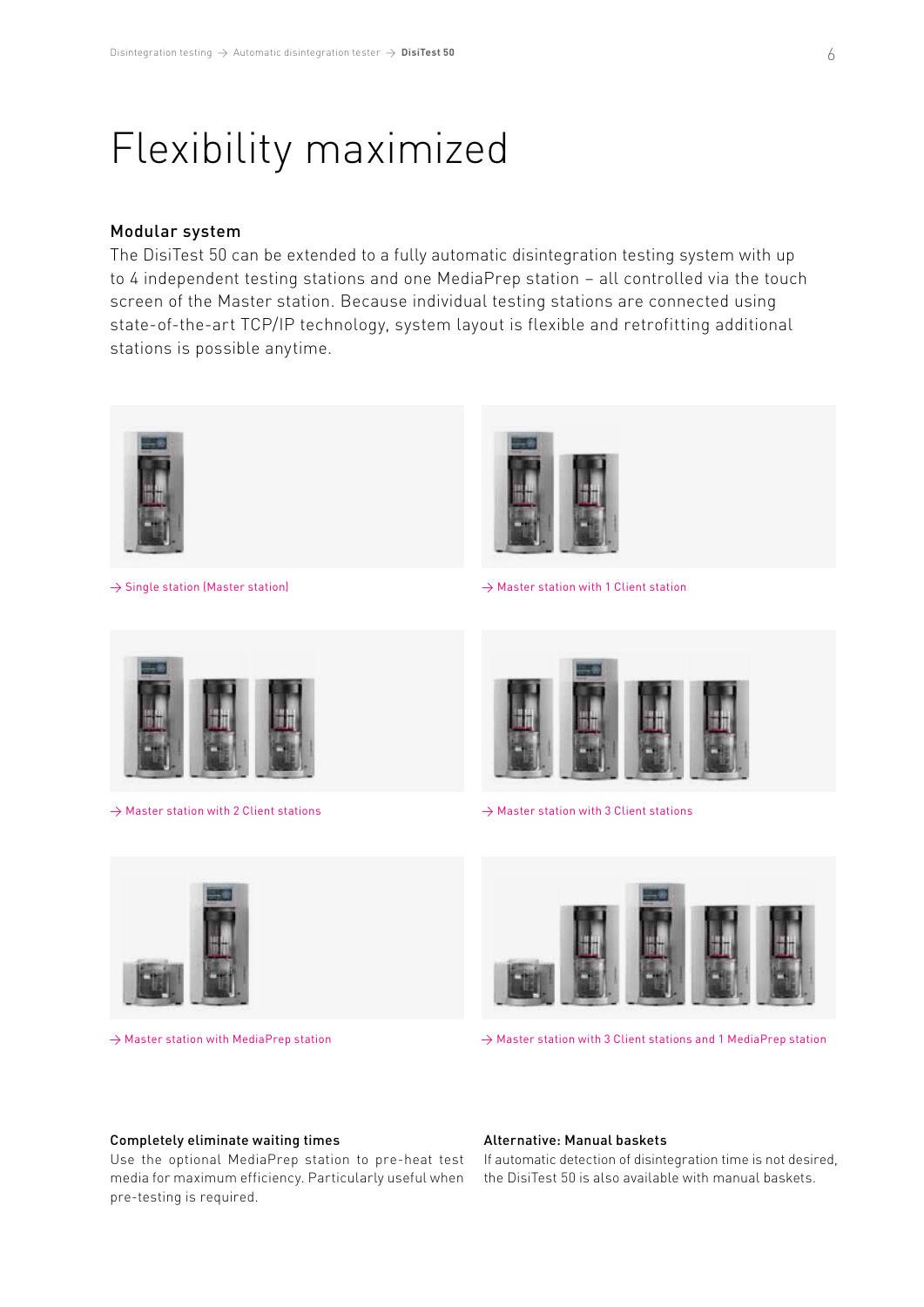## Features & Benefits

| Feature                                                                        | <b>Benefit</b>                                                                          | M | А |
|--------------------------------------------------------------------------------|-----------------------------------------------------------------------------------------|---|---|
| From ambient to test temperature within 3-5 minutes                            | Maximize use of your tester                                                             |   |   |
| Direct heating of test medium inside beaker ensures<br>homogeneous temperature | Ease of regulatory compliance                                                           |   |   |
| No water bath                                                                  | Very fast and easy cleaning                                                             |   |   |
| Automatic test start upon reaching the target temperature<br>(programmable)    | No operator waiting times                                                               |   |   |
| Automatic detection of tablet disintegration (end time)                        | No operator waiting times                                                               |   |   |
| Visual and acoustic alarm signals                                              | Fast test setup and short training times                                                |   |   |
| Precise measuring and regulation of test medium<br>temperature throughout test | Error prevention and documentation                                                      |   |   |
| Automatic measuring of beaker filling level                                    | Error prevention and documentation                                                      |   |   |
| Automatic detection of test medium type<br>(e.g. water / buffer or 0.1 N HCl)  | Error prevention and documentation                                                      |   |   |
| Optional media preparation station to pre-heat test<br>medium for next test    | Completely eliminate unproductive waiting times                                         |   |   |
| Self-centering baskets without any cables                                      | Fast and easy handling                                                                  |   |   |
| Baskets protected against corrosion                                            | Long product life                                                                       |   |   |
| Basket design with quick-change tubes                                          | Fast and easy cleaning                                                                  |   |   |
| Automatic detection of basket type used<br>(6-tube or 3-tube basket)           | Error prevention and documentation                                                      |   |   |
| Automatic recording of basket serial number                                    | Documentation and ease of regulatory compliance                                         |   |   |
| Automatic beaker detection: heating switches off<br>when beaker is removed     | Error prevention and energy saving                                                      |   |   |
| Inductive heating only requires 50W heating power                              | Energy saving                                                                           |   |   |
| Color-coded discs                                                              | Error prevention                                                                        |   |   |
| User-friendly touch screen operation                                           | Fast test setup and short training times                                                |   |   |
| Programming of up to 100 products and methods possible                         | Fast test setup and error prevention                                                    |   |   |
| Different user access levels                                                   | Prevents unauthorized product or method changes                                         |   |   |
| Print comprehensive reports including statistics on<br>completion of a test    | Documentation and ease of regulatory compliance                                         |   |   |
| Connection of PostScript® network printer                                      | Use network printer to save bench space                                                 |   |   |
| Integrated calibration and verification functions                              | Documentation and ease of regulatory compliance                                         |   |   |
| No additional PC software needed                                               | Full 21 CFR, Part 11 compliance without requiring separate<br>validation of PC software |   |   |
| Small footprint                                                                | Ideal for limited bench space in laboratories                                           |   |   |
| Modular machine concept with up to 4 independent stations                      | Flexibility to extend your system by adding additional stations<br>when needed          |   |   |

M manual basket A automatic basket  $\bullet$  applicable  $-$  not available